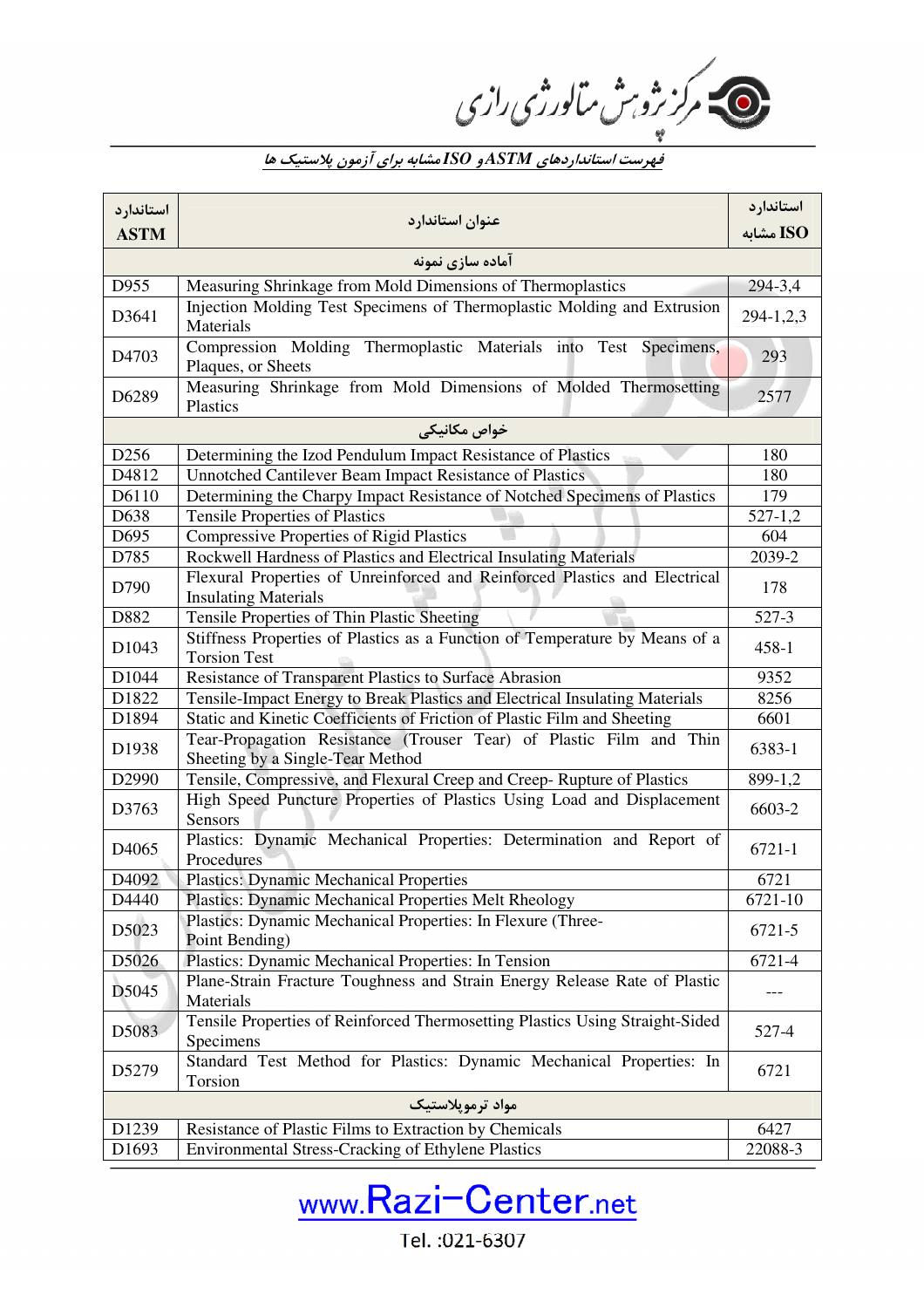ے<br>مرکز بڑو بٹ مالورژی رازی

| D4703             | Compression Molding Thermoplastic Materials into Test Specimens,                                            | 293       |
|-------------------|-------------------------------------------------------------------------------------------------------------|-----------|
|                   | Plaques, or Sheets                                                                                          |           |
| D2581             | Polybutylene (PB) Plastics Molding and Extrusion Materials                                                  | 8986-1,2  |
| D2765             | Determination of Gel Content and Swell Ratio of Crosslinked Ethylene<br>Plastics                            | 10147     |
| D4020             | Ultra-High-Molecular-Weight Polyethylene Molding and Extrusion Materials                                    | 11542-1   |
| D4976             | Polyethylene Plastics Molding and Extrusion Materials                                                       | 1872-2    |
| D788              | Poly(Methyl Methacrylate) (PMMA) Molding and Extrusion Compounds                                            | 8527-1    |
| D4802             | Poly(Methyl Methacrylate) Acrylic Plastic Sheet                                                             | 7823-1    |
| D3965             | Rigid Acrylonitrile-Butadiene-Styrene (ABS) Materials for Pipe and Fittings                                 | 7245      |
| D4203             | Styrene-Acrylonitrile (SAN) Injection and Extrusion Materials                                               | 4894-1    |
| D4634             | Styrene-Maleic Anhydride Materials (S/MA)                                                                   | 10366-2   |
| D4673             | Acrylonitrile-Butadiene-Styrene (ABS) Plastics and Alloys Molding and<br><b>Extrusion Materials</b>         | 2580-2    |
|                   | Thermal-Oxidative Stability of Polypropylene Using a Specimen Rotator                                       |           |
| D3012             | Within an Oven                                                                                              | 4577      |
| D <sub>4101</sub> | Polypropylene Injection and Extrusion Materials                                                             | 1873-2    |
| D5857             | Polypropylene Injection and Extrusion Materials Using ISO Protocol and<br>Methodology                       | 1873-2    |
| D1203             | Volatile Loss From Plastics Using Activated Carbon Methods                                                  | 176       |
| D1243             | Dilute Solution Viscosity of Vinyl Chloride Polymers                                                        | 1628-2    |
| D1755             | Poly(Vinyl Chloride) Resins                                                                                 | 1264      |
| D1784             | Rigid Poly(Vinyl Chloride) (PVC) Compounds and Chlorinated Poly(Vinyl<br>Chloride) (CPVC) Compounds         | 1163-1,2  |
| D1823             | Apparent Viscosity of Plastisols and Organosols at High Shear Rates by<br><b>Extrusion Viscometer</b>       | 3219      |
| D1824             | Apparent Viscosity of Plastisols and Organosols at Low Shear Rates                                          | 3219      |
| D2115             | Oven Heat Stability of Poly(Vinyl Chloride) Compositions                                                    | 305       |
| D2287             | Nonrigid Vinyl Chloride Polymer and Copolymer Molding and Extrusion<br>Compounds                            | 2898-1,2  |
| D3030             | Volatile Matter (Including Water) of Vinyl Chloride Resins                                                  | 1269      |
| D3367             | Plasticizer Sorption of Poly(Vinyl Chloride) Resins Under Applied<br><b>Centrifugal Force</b>               | 4608      |
| D0789             | Determination of Relative Viscosity of Polyamide (PA)                                                       |           |
| D4066             | Nylon Injection and Extrusion Materials (PA)                                                                | 1874-1,2  |
| D <sub>1430</sub> | Polychlorotrifluoroethylene (PCTFE) Plastics                                                                | 12086-1,2 |
| D1710             | Extruded and Compression Molded Polytetrafluoroethylene (PTFE) Rod and<br><b>Heavy Walled Tubing</b>        | 13000-1,2 |
| D2116             | FEP-Fluorocarbon Molding and Extrusion Materials                                                            | 12086-1,2 |
| D3159             | Modified ETFE-Fluoropolymer Molding and Extrusion Materials                                                 | 12086-1,2 |
| D3275             | E-CTFE-Fluoroplastic Molding, Extrusion, and Coating Materials                                              | 12086-1,2 |
| D3307             | Perfluoroalkoxy (PFA)-Fluorocarbon Resin Molding and Extrusion Materials                                    | 12086-1,2 |
| D3308             | PTFE Resin Skived Tape                                                                                      | 13000-1,2 |
| D4441             | Aqueous Dispersions of Polytetrafluoroethylene                                                              | 12086-1,2 |
| D4591             | Determining Temperatures and Heats of Transitions of Fluoropolymers by<br>Differential Scanning Calorimetry | 12086-1,2 |
| D4894             | Polytetrafluoroethylene (PTFE) Granular Molding and Ram Extrusion<br>Materials                              | 12086-1,2 |
| D4895             | Polytetrafluoroethylene (PTFE) Resin Produced From Dispersion                                               | 12086-1,2 |
| D5575             | Copolymers of Vinylidene Fluoride (VDF) with Other Fluorinated Monomers                                     | 12086-1,2 |



Tel.: 021-6307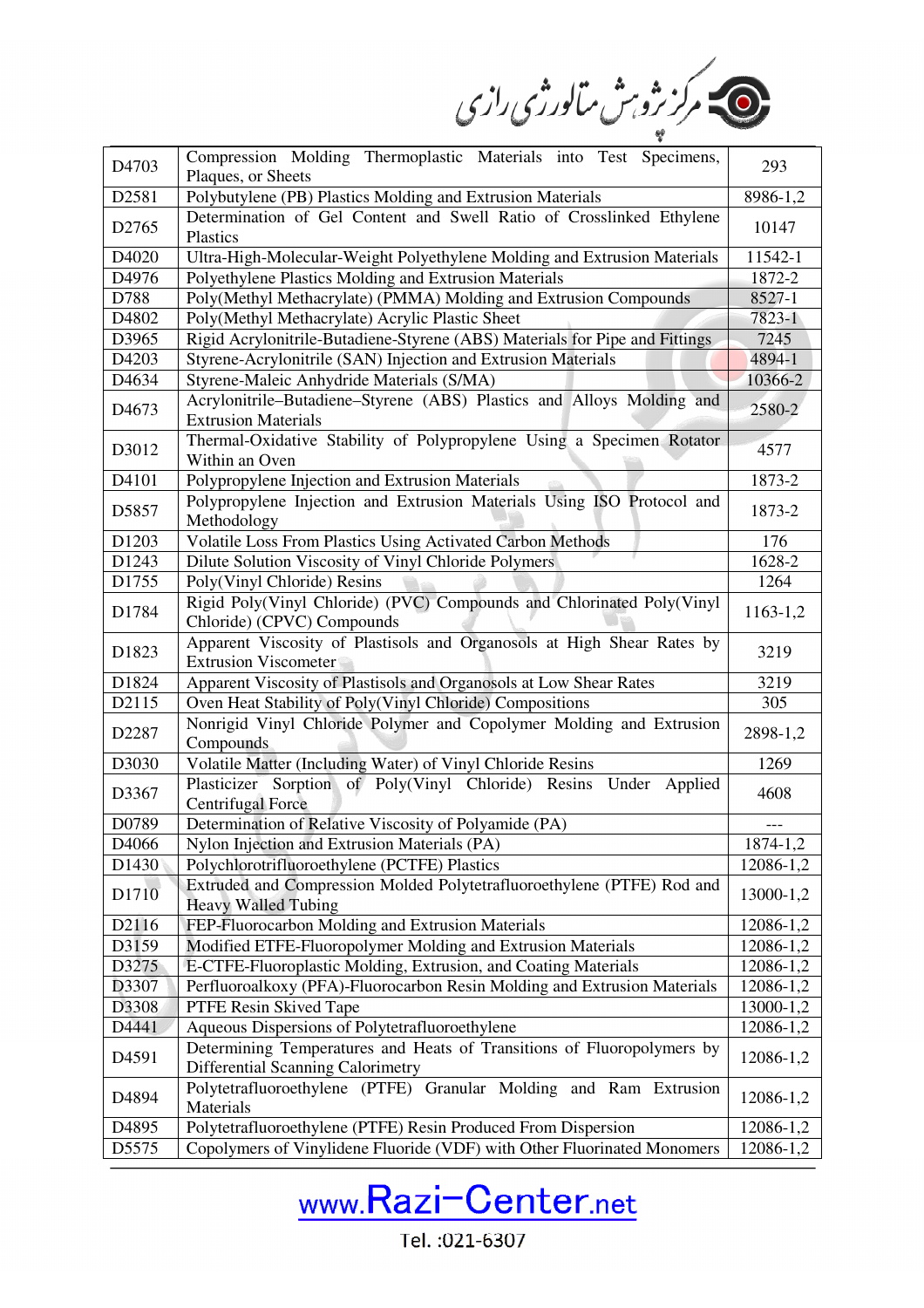ے۔<br>مرکز نژوہٹ سالورژی رازی

| D <sub>5675</sub> | Low Molecular Weight PTFE and FEP Micronized Powders                                                 | 12086-1,2 |
|-------------------|------------------------------------------------------------------------------------------------------|-----------|
| D6040             | Standard Test Methods for Unsintered Polytetrafluoroethylene (PTFE)                                  | 12086-1,2 |
|                   | Extruded Film or Tape                                                                                |           |
| D3935             | Polycarbonate (PC) Unfilled and Reinforced Material                                                  | 7391-1,2  |
| D4349             | Polyphenylene Ether (PPE) Materials                                                                  |           |
| D6778             | Polyoxymethylene Molding and Extrusion Materials (POM)                                               | 9988-1,2  |
| D5927             | Thermoplastic Polyester (TPES) Injection and Extrusion Materials Based on<br><b>ISO Test Methods</b> | 7792-1,2  |
| D6835             | Thermoplastic Elastomer-Ether-Ester Molding and Extrusion Materials<br>(TEEE)                        | 14910-1,2 |
| D5927             | Thermoplastic Polyester (TPES) Injection and Extrusion Materials Based on<br><b>ISO Test Methods</b> | 7792-1,2  |
|                   | پلاستیک های ترموستینگ تقویت شده                                                                      |           |
| D <sub>2584</sub> | Ignition Loss of Cured Reinforced Resins                                                             | $- - -$   |
| D2734             | Void Content of Reinforced Plastics                                                                  | 7822      |
| D3846             | In-Plane Shear Strength of Reinforced Plastics                                                       | 14130     |
| D3914             | In-Plane Shear Strength of Pultruded Glass-Reinforced Plastic Rod                                    | 14130     |
|                   | فيلم و شيت                                                                                           |           |
| D1709             | Impact Resistance of Plastic Film by the Free-Falling Dart Method                                    | 7765-1,2  |
|                   | Propagation Tear Resistance of Plastic Film and Thin Sheeting by Pendulum                            |           |
| D1922             | Method                                                                                               | 6383-2    |
| D2578             | Wetting Tension of Polyethylene and Polypropylene Films                                              | 8296      |
| D2732             | Unrestrained Linear Thermal Shrinkage of Plastic Film and Sheeting                                   | 11501     |
| D3354             | Blocking Load of Plastic Film by the Parallel Plate Method                                           | 11502     |
| D4321             | Package Yield of Plastic Film                                                                        | 4591      |
|                   | الاستومرها و پلاستیک های سلولی                                                                       |           |
| D1056             | Flexible Cellular Materials-Sponge or Expanded Rubber                                                | 6916-1    |
| D1621             | <b>Compressive Properties Of Rigid Cellular Plastics</b>                                             | 844       |
| D1622             | <b>Apparent Density of Rigid Cellular Plastics</b>                                                   | 845       |
| D1623             | Tensile and Tensile Adhesion Properties of Rigid Cellular Plastics                                   | 1926      |
| D2126             | Response of Rigid Cellular Plastics to Thermal and Humid Aging                                       | 2796      |
| D <sub>2842</sub> | Water Absorption of Rigid Cellular Plastics                                                          | 2896      |
| D6226             | Open Cell Content of Rigid Cellular Plastics                                                         | 4590      |
|                   | Flexible Cellular Materials—Urethane for Furniture and Automotive                                    |           |
| D3453             | Cushioning, Bedding, and Similar Applications                                                        | 5999      |
| D3574             | Flexible Cellular Materials-Slab, Bonded, and Molded Urethane Foams                                  | --        |
| D3575             | Flexible Cellular Materials Made From Olefin Polymers                                                | 7214      |
| D3576             | Cell Size of Rigid Cellular Plastics                                                                 | 2896      |
| D3748             | <b>Evaluating High-Density Rigid Cellular Plastics</b>                                               | 9054      |
| D4274             | Polyurethane Raw Materials: Determination of Hydroxyl Numbers of Polyols                             | 6796-1    |
| D <sub>4659</sub> | Polyurethane Raw Materials: Determination of Specific Gravity of<br>Isocyanates                      | 10349-11  |
| D4660             | Polyurethane Raw Materials: Determination of the Isomer Content of<br>Toluenediisocyanate            | TR 9372   |
| D <sub>4661</sub> | Polyurethane Raw Materials: Determination of Total Chlorine in Isocyanates                           | 4615      |
| D4669             | Polyurethane Raw Materials: Determination of Specific Gravity of Polyols                             | 10349-11  |
| D <sub>4672</sub> | Polyurethane Raw Materials: Determination of Water Content of Polyols                                | 14897     |
| D5523             | Polyurethane Raw Materials: Acidity by Argentometric Determination of                                |           |
|                   | Hydrolyzable Chlorine in Monomeric, Aromatic Isocyanates                                             | ---       |



Tel.: 021-6307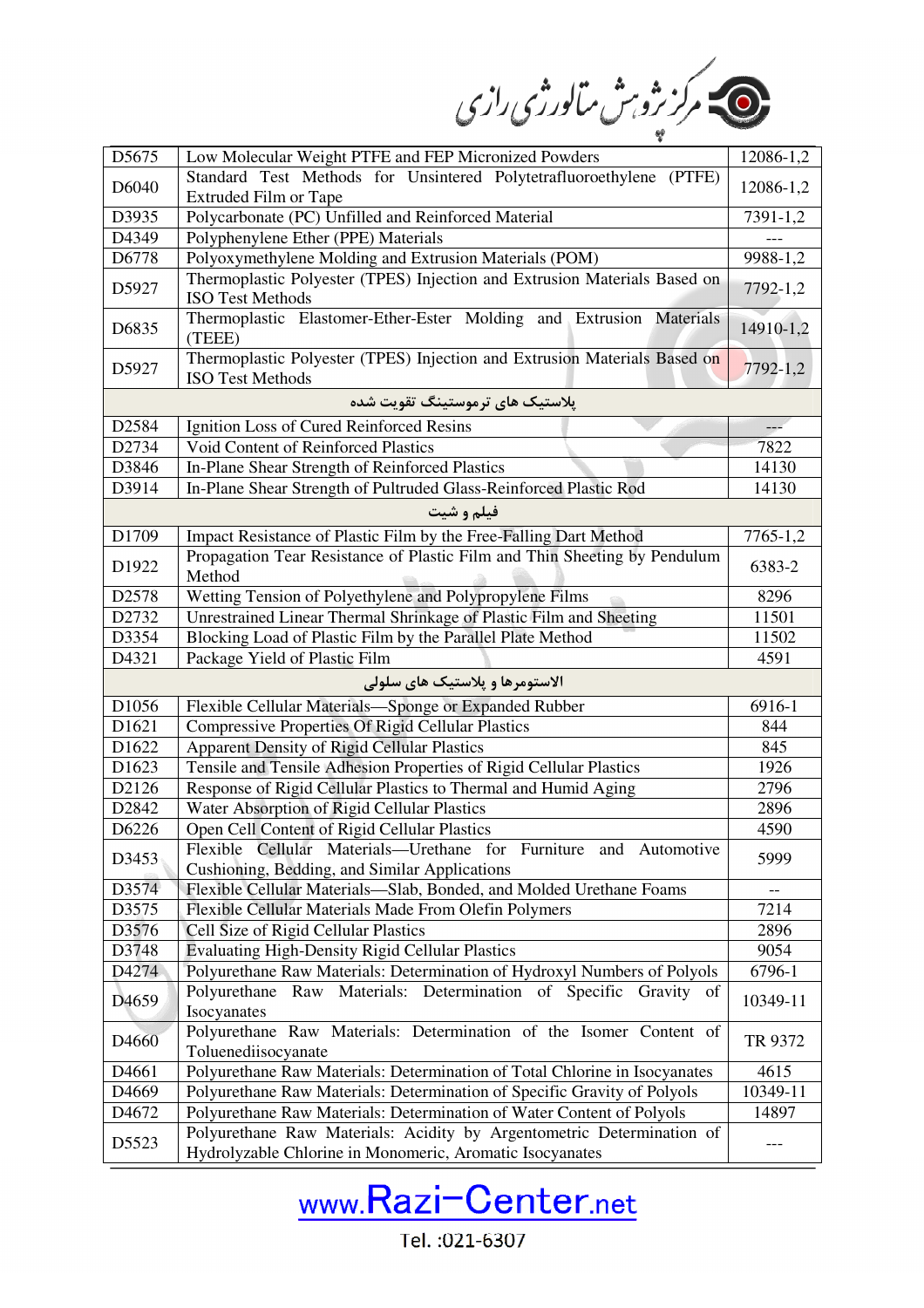ے مرکز ژو بن سالورژی رازی

| D4877             | Polyurethane Raw Materials: Determination of APHA Color in Isocyanates                                                      | 6271            |
|-------------------|-----------------------------------------------------------------------------------------------------------------------------|-----------------|
| D4878             | Polyurethane Raw Materials: Determination of Viscosity of Polyols                                                           | 3219,           |
|                   |                                                                                                                             | 3104            |
| D4889             | Polyurethane Raw Materials: Determination of Viscosity of Crude or<br>Modified Isocyanates                                  | 3104            |
|                   | Polyurethane Raw Materials: Determination of Gardner and APHA Color of                                                      | 4630,           |
| D4890             | Polyols                                                                                                                     | 6271            |
|                   | Polyurethane Raw Materials: Determination of the Isocyanate Content of                                                      |                 |
| D5155             | Aromatic Isocyanates                                                                                                        | 14896           |
| D6099             | Polyurethane Raw Materials: Determination of Acidity in Moderate to High<br><b>Acidity Aromatic Isocyanates</b>             | 14898           |
|                   | خواص حرارتی                                                                                                                 |                 |
|                   | Rate of Burning and/or Extent and Time of Burning of Plastics in a                                                          |                 |
| D635              | <b>Horizontal Position</b>                                                                                                  |                 |
| D648              | Deflection Temperature of Plastics Under Flexural Load in the Edgewise                                                      | $75-1,2$        |
|                   | Position                                                                                                                    |                 |
| D746              | Brittleness Temperature of Plastics and Elastomers by Impact                                                                | 974             |
| D1238             | Melt Flow Rates of Thermoplastics by Extrusion Plastometer                                                                  | $1133 - 1,2$    |
| D1525             | Vicat Softening Temperature of Plastics                                                                                     | 306             |
| D1790             | Brittleness Temperature of Plastic Sheeting by Impact                                                                       | 8570            |
| D1929             | Determining Ignition Temperature of Plastics                                                                                | 871             |
| D2863             | Measuring the Minimum Oxygen Concentration to Support Candle-Like<br>Combustion of Plastics (Oxygen Index)                  | 4589-2          |
| D3418             | Transition Temperatures and Enthalpies of Fusion and Crystallization of                                                     | 11357-1,2       |
|                   | Polymers by Differential Scanning Calorimetry<br>Measuring the Comparative Burning Characteristics of Solid Plastics in a   |                 |
| D3801             | <b>Vertical Position</b>                                                                                                    |                 |
| D3835             | Determination of Properties of Polymeric Materials by Means of a Capillary                                                  | 11443           |
|                   | Rheometer                                                                                                                   |                 |
| D4804             | Determining the Flammability Characteristics of Nonrigid Solid Plastics                                                     | 9773            |
| D4986             | Horizontal Burning Characteristics of Cellular Polymeric Materials                                                          | 9772            |
| D5025             | Laboratory Burner Used for Small-Scale Burning Tests on Plastic Materials                                                   | 10093           |
| D5048             | Measuring the Comparative Burning Characteristics and Resistance to Burn-<br>Through of Solid Plastics Using a 125-mm Flame |                 |
|                   | Confirmation of 20-mm (50-W) and 125-mm (500-W) Test Flames for                                                             |                 |
| D5207             | <b>Small-Scale Burning Tests on Plastic Materials</b>                                                                       |                 |
|                   | خواص نوري                                                                                                                   |                 |
| D0542             | Index of Refraction of Transparent Organic Plastics                                                                         | 489             |
| D <sub>1003</sub> | Haze and Luminous Transmittance of Transparent Plastics                                                                     | 14782,<br>13468 |
|                   | روش های آنالیتیکی                                                                                                           |                 |
| D494              | Acetone Extraction of Phenolic Molded or Laminated Products                                                                 | 308             |
| D1505             | Density of Plastics by the Density-Gradient Technique                                                                       | 1183-2          |
| D1601             | Dilute Solution Viscosity of Ethylene Polymers                                                                              | 1628-3          |
| D <sub>1603</sub> | Carbon Black Content in Olefin Plastics                                                                                     | 6964            |
| D1921             | Particle Size (Sieve Analysis) of Plastic Materials                                                                         | 4610            |
| D2124             | Analysis of Components in Poly(Vinyl Chloride) Compounds Using an                                                           | 1265            |
|                   | <b>Infrared Spectrophotometric Technique</b>                                                                                |                 |
| D2857             | Dilute Solution Viscosity of Polymers                                                                                       | 1628            |